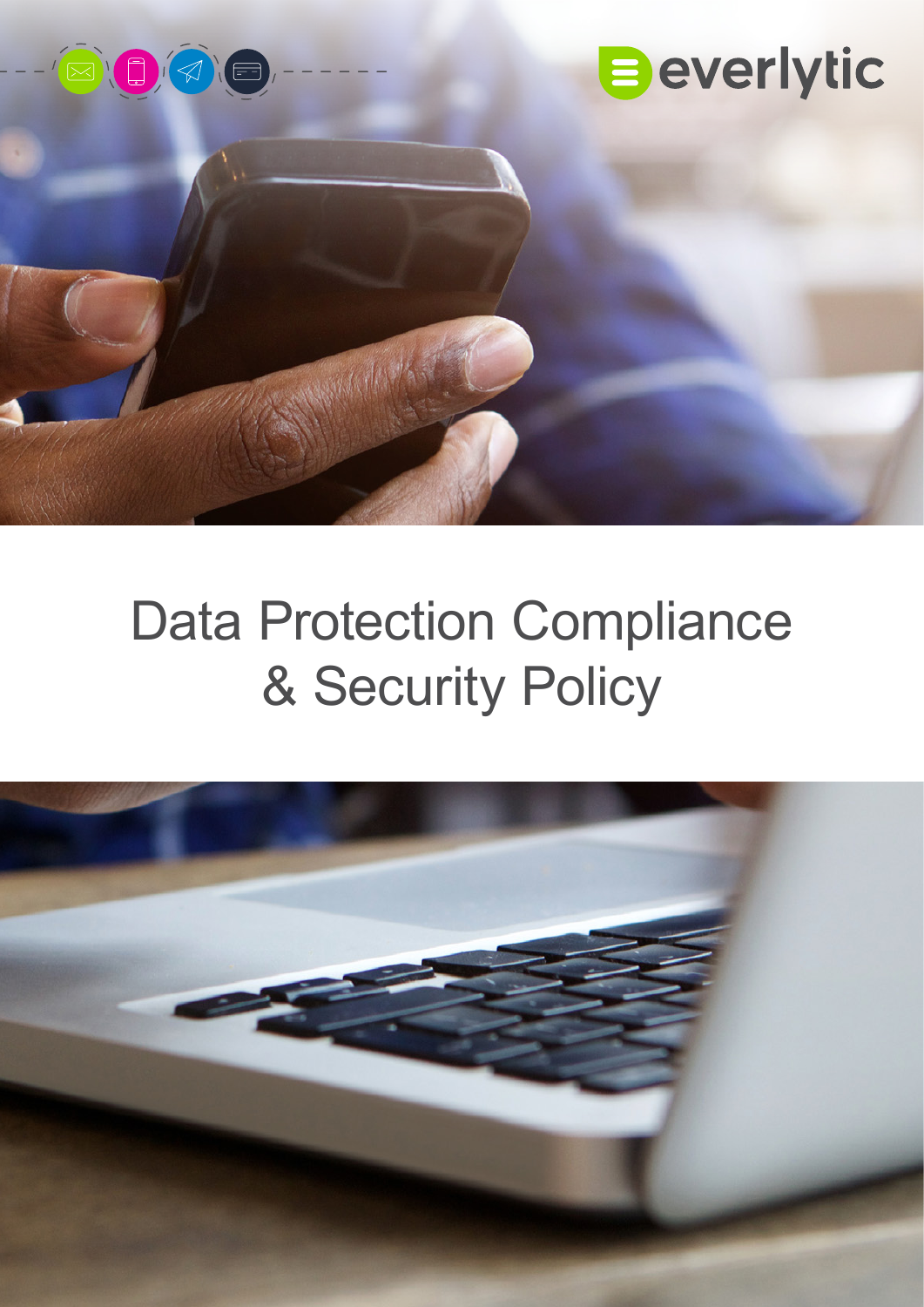# Introduction & Overview Network Contract Contract Section 1



This Data Protection Compliance and Security Policy describes how we handle your and your subscribers' information when you use our software and services. This Policy was last revised on 11 May 2021 - date changes are implemented.

#### **In compliance with the relevant data protection legislation, Everlytic has two distinct roles and responsibilities:**

- We are the Responsible Party / controller regarding the client's Personal Information: company details, staff / user details, such as email addresses, phone numbers, billing details, and other information used to do business.
- We are the Operator / processor regarding the Personal Information that the client uploads in the form of a database, distribution list, or the like, as we process Personal Information on your behalf.

For simplicity the following terms shall have the meaning ascribed to them below:

**"Responsible Party"** means a public or private body or any other person who, alone or in conjunction with any other party determines the purpose of and means for processing Personal Information;

**"Operator"** means a person who processes Personal Information for a Responsible Party in terms of a contract or mandate, without coming under the direct authority of that party;

**"Personal Information"** means any Personal Information relating to a identifiable, living, natural person and where it is applicable, an identifiable, existing juristic person.

# **1.1 Privacy Principles**

As your service provider, stewardship of your data is critical to us and a responsibility that we embrace. We abide by the following internal principles when collecting, recording, storing, disseminating, and destroying Personal Information, and responding to official requests for our users' data:

- **• Choice and consent:** We will not contact / solicit you unless you have given us your consent to do so.
- **• Transparency:** We let you know up front that we will be processing your data in fulfilment of your request.
- **• Accountability and security:** We take measures to ensure data is kept safe and prevent loss of, damage to, or unauthorised destruction of personal information, and unlawful access to or processing of Personal Information.
- **• Access:** We will give you access to any of your Personal Information that you request, unless the request is unlawful.

Client data is always treated as confidential and for the sole purpose of rendering services to you, in accordance with the requirements of s 20 and 21 of POPIA and Art. 28 and 29 of the EU -GDPR and UK-GDPR.

#### **1.2 Compliance**

Everlytic is compliant with the following legislation:

- The EU -General Data Protection Regulation 2016/679 (EU-GDPR);
- The UK -General Data Protection Regulation (UK-GDPR);
- The Protection of Personal Information Act, 4 of 2013 (POPIA);
- The Consumer Protection Act, 68 of 2008 (CPA);
- Electronic Communications and Transactions Act 25 of 2002 (ECTA).

#### **1.3 Information Request**

**By Existing Client:** If your personally identifiable information changes (e.g. your email address or cell phone number), or if you no longer desire to use or access the service, Everlytic encourages you to correct, update, or remove the Personal Information that you provided. This can be done by contacting us directly.

**By Data Subject:** In the event that a data subject (i.e. a contact in your email or SMS list) would like access to their data, requests must be submitted to us in writing. Requests for Personal Information will be handled in accordance with the POPI Act as outlined in our Subject Access Request Policy.

**In the unlikely event that there is a data breach** (e.g Personal Information has been compromised in your data on Everlytic): Notification will be sent to the Responsible Party. Everlytic's response procedure for requests for customer data from requlatory authorities, courts, law enforcement authorities, and other third parties, is outlined in our Data Breach Response and Notification Procedure Policy, which is construed strictly in accordance with both s 22 of POPIA and Art. 33(2) of the UK -GDPR and UK-GDPR.

For any requests outside of these two documents, we engage our lawyers for legal advice.

# **1.4 How to Contact Us**

Our Information Officer and Managing Director is JanDirk Engelbrecht.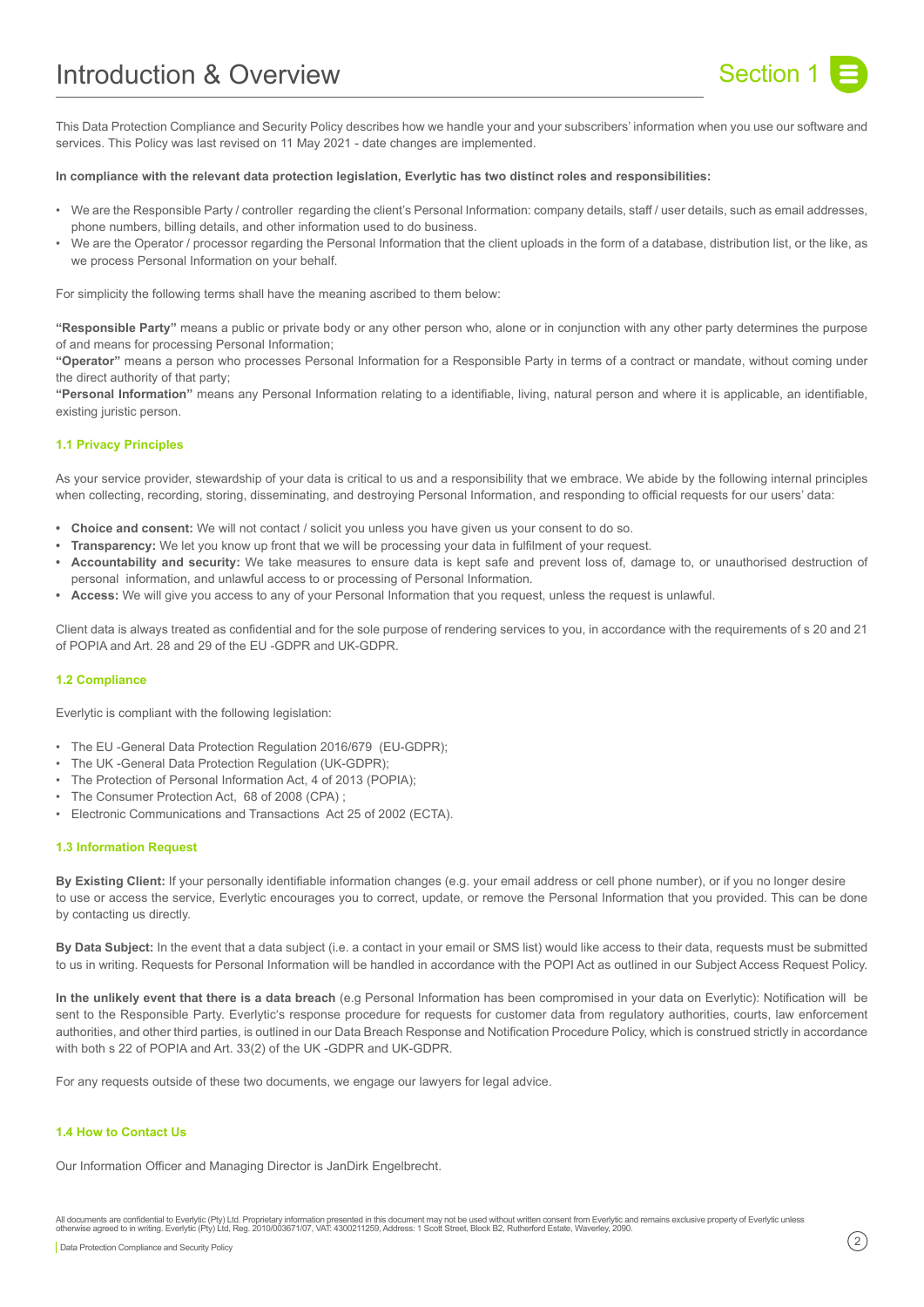

If you would like to access, correct, amend, or delete any Personal Information we have about you, register a complaint, or simply want more information, contact our compliance department, [compliance@everlytic.com,](mailto:compliance%40everlytic.com?subject=) your client relationship manager, [support@everlytic.com](mailto:support%40everlytic.com?subject=), or by post to Everlytic.

Physical Address: Block B2, Rutherford Estate, 1 Scott Street, Waverley, 2090 Postal Address: PO Box 1653, Parklands, 2121, South Africa

Please relay any questions you have pertaining to our above-stated policies to our Compliance or Support Department by emailing us at [compliance@everlytic.com](mailto:compliance%40everlytic.com?subject=) or [support@everlytic.com](mailto:support%40everlytic.com%20?subject=) or call our office on +27 (0)11 447 6147.

# **1.5 Changes to this Policy**

If we make any material changes, we will notify you by email or by providing the revised policy on our website. Your continued use of our services following the update means that you accept Everlytic's updated Data Protection Compliance & Security Policy.

All documents are confidential to Everlytic (Pty) Ltd. Proprietary information presented in this document may not be used without written consent from Everlytic and remains exclusive property of Everlytic unless<br>otherwise Data Protection Compliance and Security Policy 3 and 2009 the control of the control of the control of the control of the control of the control of the control of the control of the control of the control of the control of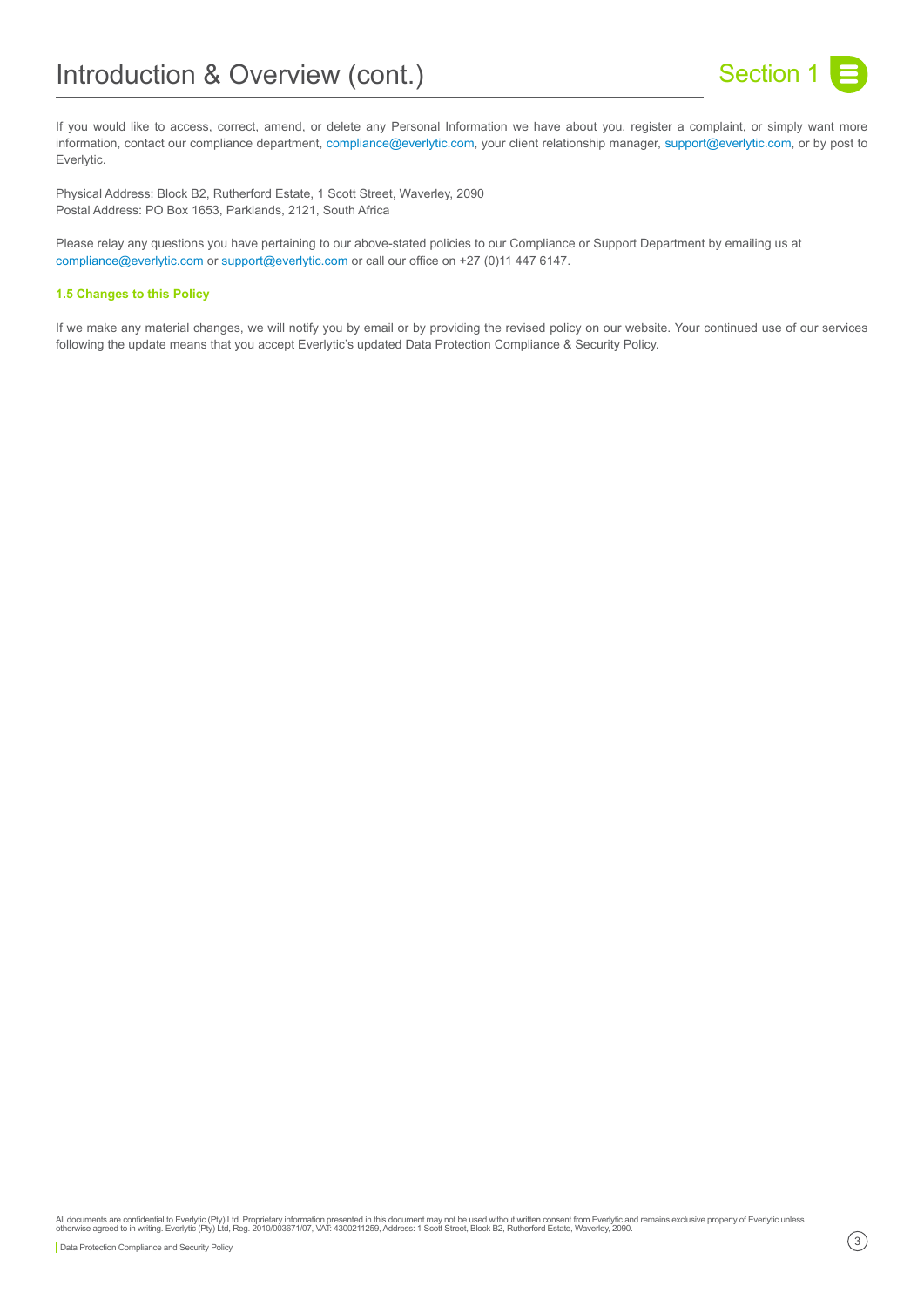

# **2.1 Server Setup**

Our servers are set up for high performance and uptime. We use a fully redundant and load-balanced setup to run our application, ensuring high availability and data security. Our server setup includes the following:

#### **Web servers**

**Database servers:** Our data is hosted by Databank in the United States, Amazon Web Services and Microsoft Azure in South Africa. **Mail Transfer Agents (MTA):** The MTA is a software program that transfers messages from one computer to another. The major functions of the MTA are:

- Accepting messages originating from the user agent and forwarding them to their destination (other user agents).
- Receiving all messages that are transmitted from other user agents for further transmission.
- Keeping track of each and every activity, analysing, and storing the recipient list to perform future routing functions.
- Sending auto-responses about non-delivery when a message does not reach its intended destination.

**Global Content Delivery Networks (CDN):** A CDN is a network of servers that deliver webpages and email content to readers, depending on where they are in the world.

**Backup Servers:** In our network, the backup servers store all our data to prevent data loss.



#### **Limited Script Execution**

We do not allow scripts to be executed in any location that the application has access to.

#### **Intrusion Prevention & Detection**

- All requests that enter our intrusion prevention and detection systems (IPS / IDS) go through a deep packet inspection and are analysed for legitimacy.
- Databank's IPS / IDS systems monitor traffic in real-time at gigabit speeds, and block over 2 million attacks per day. Rules are updated routinely and • include most zero-day exploits.
- On Azure servers, packets are inspected in real-time using our Web Application Firewall on the layer 7 network gateway, protecting our application from various web vulnerabilities and attacks.

# **Dedicated Firewalls**

- Firewalls limit ingress and egress traffic, perform state-full packet inspections, and establish VPN connectivity to your offices and for remote users. • Our international servers (Databank) use dedicated high-performance Cisco ASA firewalls to achieve complete isolation between each client's
- installations. Because each client's security needs are different, our firewall administrators work with you to tune your firewall's specific rules.
- Our Local Servers (Azure) use a high-performance, auto-scaled, layer-7 gateway with a WAF, combined with NSGs. Each application layer in Azure is divided and isolated on their own subnets with their own NSG rules.

All documents are confidential to Everlytic (Pty) Ltd. Proprietary information presented in this document may not be used without written consent from Everlytic and remains exclusive property of Everlytic unless<br>otherwise Data Protection Compliance and Security Policy (4)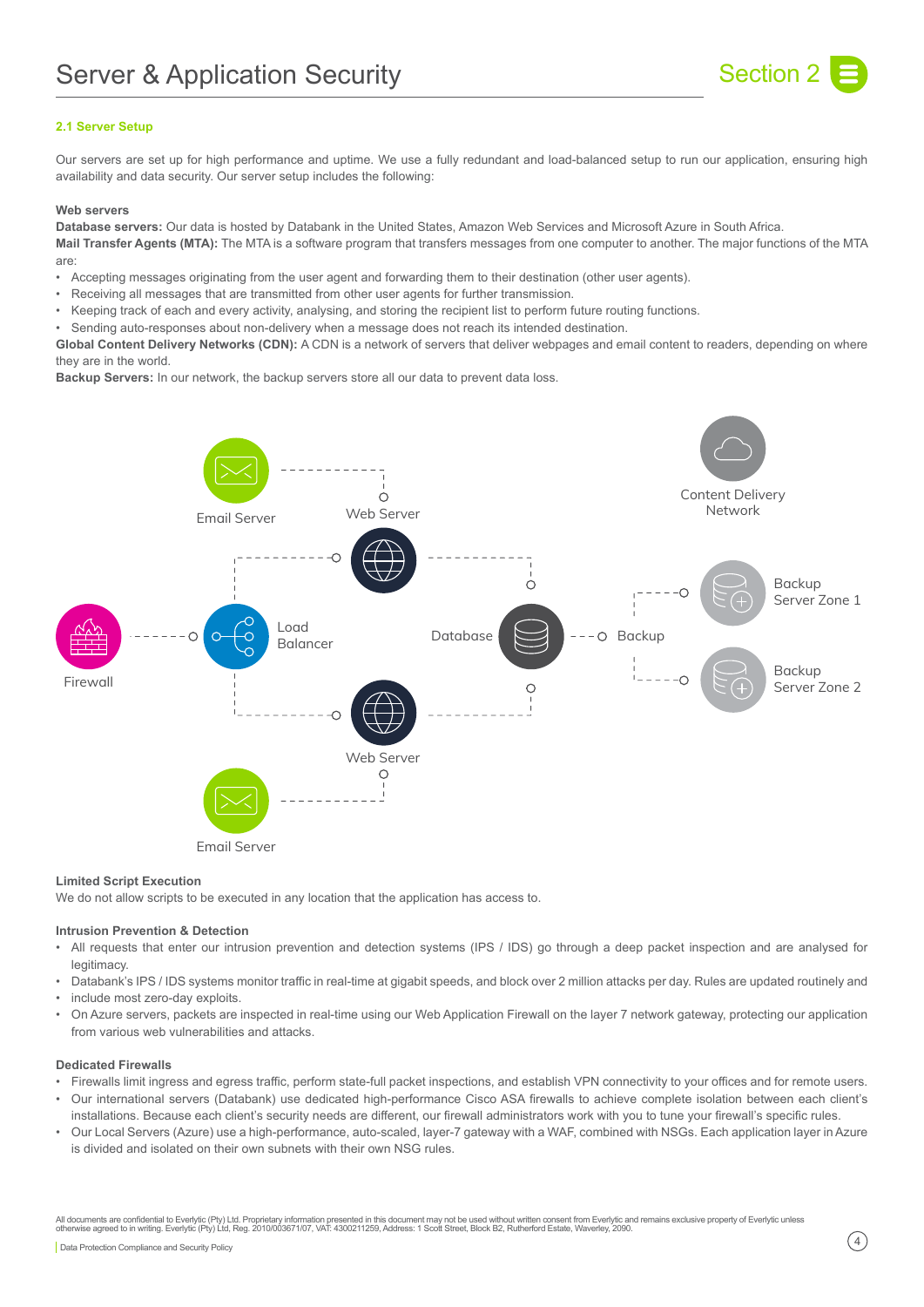

# **2.2 Data Storage**

Our data storage is handled in the following manner:

#### **Data Hosting**

- We use both local and international servers to host our data, these are our sub-processors.
- The international servers are hosted by Databank in the United States and the local South African servers are hosted by Microsoft Azure and AWS.
- We confirm that our sub-processors operate within the same bounds as our organization, in providing the services to you and any obligations our clients may have in terms of the relevant data protection legislation are replicated in our agreements with them.
- We are currently in the process of moving all our infrastructure to Microsoft Azure, where most of our data will be hosted locally with an additional option to host data at any Azure data center in the world.

#### **Logical Separation**

Data is logically separated, but not physically. However, it is segregated inside the solution. Our database structure is a relational database and each contact record contains a relational customer key. Clients can only see their own contacts due to relational key restrictions.

#### **Physical Separation**

The client may request that data be stored in a separate physical database. There are various options for this, including each application being separated with separate URL logins and user credentials.

With our Private Security option, we have dedicated servers available too, hosted on the cloud.

Everlytic's **Private Security offering** is a privately hosted extension of our Advanced service level agreement. It's designed for companies that require their data to be hosted on exclusive and dedicated servers where custom policies can be applied.

It has additional security measures like:

- A private / dedicated server for database hosting.
- Exclusive encryption keys used for data at rest and database backups.



All documents are confidential to Everlytic (Pty) Ltd. Proprietary information presented in this document may not be used without written consent from Everlytic and remains exclusive property of Everlytic unless<br>otherwise Data Protection Compliance and Security Policy **5**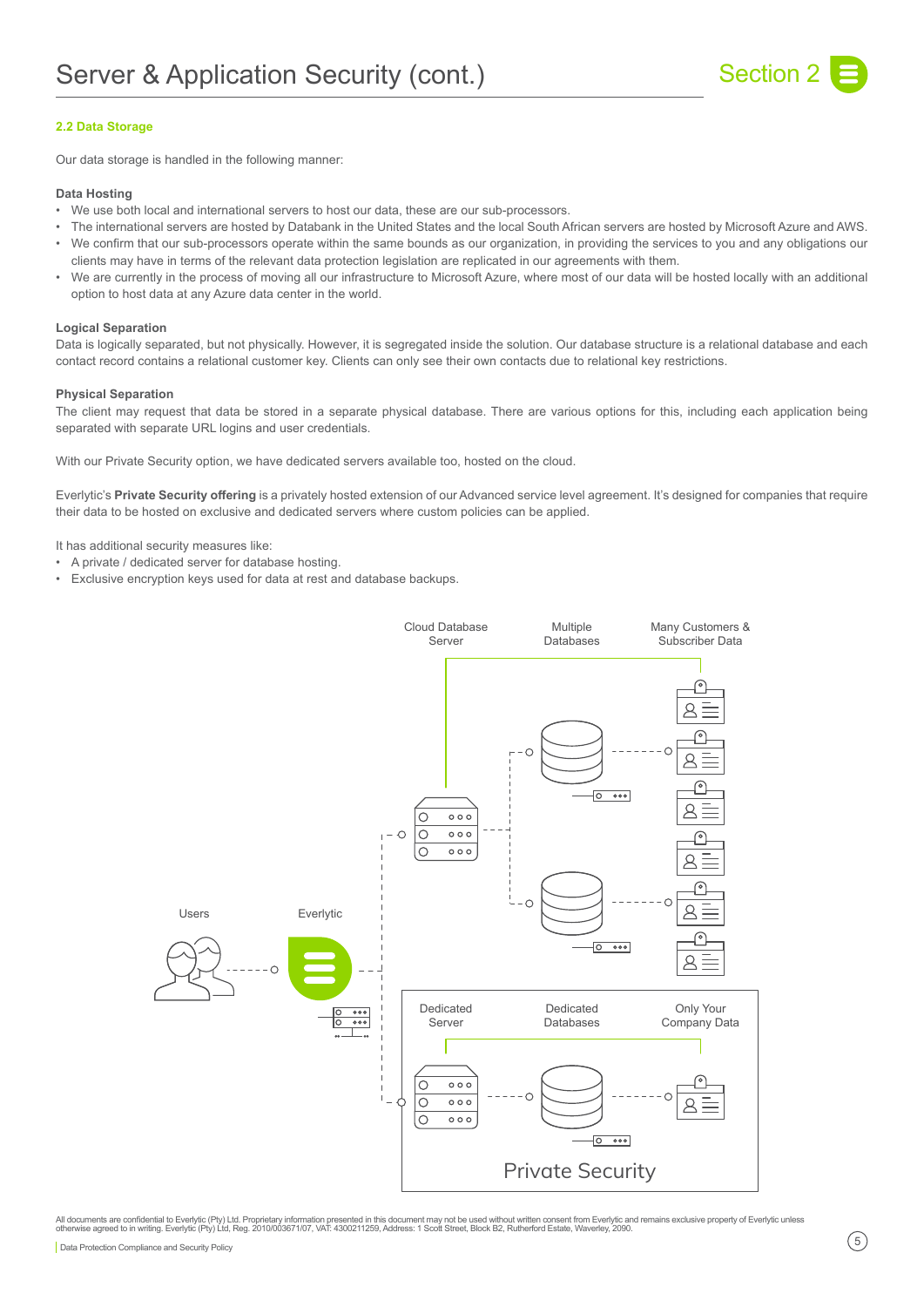

# **2.3 Physical Security - Physical Access to Data Centre**

# **Prior to Data Centre**

- Restricted parking on the premises
- Restricted access to the facility
- Signs identifying the data centre facility
- Guard at entrance
- Photo identification required
- Business identification required (photo ID or business card)
- Sign-in / sign-out process

#### **Data Centre Security & Facility Access Rights**

- Restricted access to the data centre facility
- Keypad access
- Signs posted for restricted access to data center
- Unique access ID for each employee
- No generic IDs granted for vendors, maintenance, or others
- Process for granting / revoking data center access
- Escort required for visitors
- Escort required for vendor and maintenance workers
- Periodic reconciliation of staff with data centre access

#### **Tracking**

- Live monitoring of access
- Digital log of door access
- Written visitor log in restricted data centre area
- Camera placement at all door access points
- Camera placement at aisles / cages
- Digital and analogue, motion CCTV system
- One-day CCTV recording cycle
- Ninety-day CCTV storage beyond normal recording cycle

# **2.4 Application Security**

Everlytic has been developed with application security in mind from the very beginning. The product has been written to prevent and withstand attacks common to web-based applications. We use industry-standard safeguards to stand up to the following types of attacks:

# **SQL Injection Attacks**

Data filtering and escape mechanisms prevent attack via SQL malware scripts. Additionally, all queries run on the database use bound parameters (a method of escaping input) or MySQL escaped strings to prevent SQL injections.

#### **Cross-Site Scripting Attacks**

All input is validated and type cast to ensure input data is valid. Output data from the database is also sanitised before displayed on the interface. Additionally, we include the X-XSS-Protection header in requests to enable and enforce the XSS filter built into web browsers.

#### **File System Monitoring**

Attackers commonly target the file system on an application server. To counter these attacks, we have mechanisms in place that monitor for any unauthorised file system changes. If any change is detected, the application is shut down and we are alerted to the problem so we can investigate the issue.

#### **Session Management**

We use PHP session management. It is a robust, trusted mechanism. Furthermore, we namespace and segregate all session data.



Diagram of Everlytic's Enterprise Architecture

All documents are confidential to Everlytic (Pty) Ltd. Proprietary information presented in this document may not be used without written consent from Everlytic and remains exclusive property of Everlytic unless<br>otherwise  $\boxed{$ Data Protection Compliance and Security Policy  $\boxed{6}$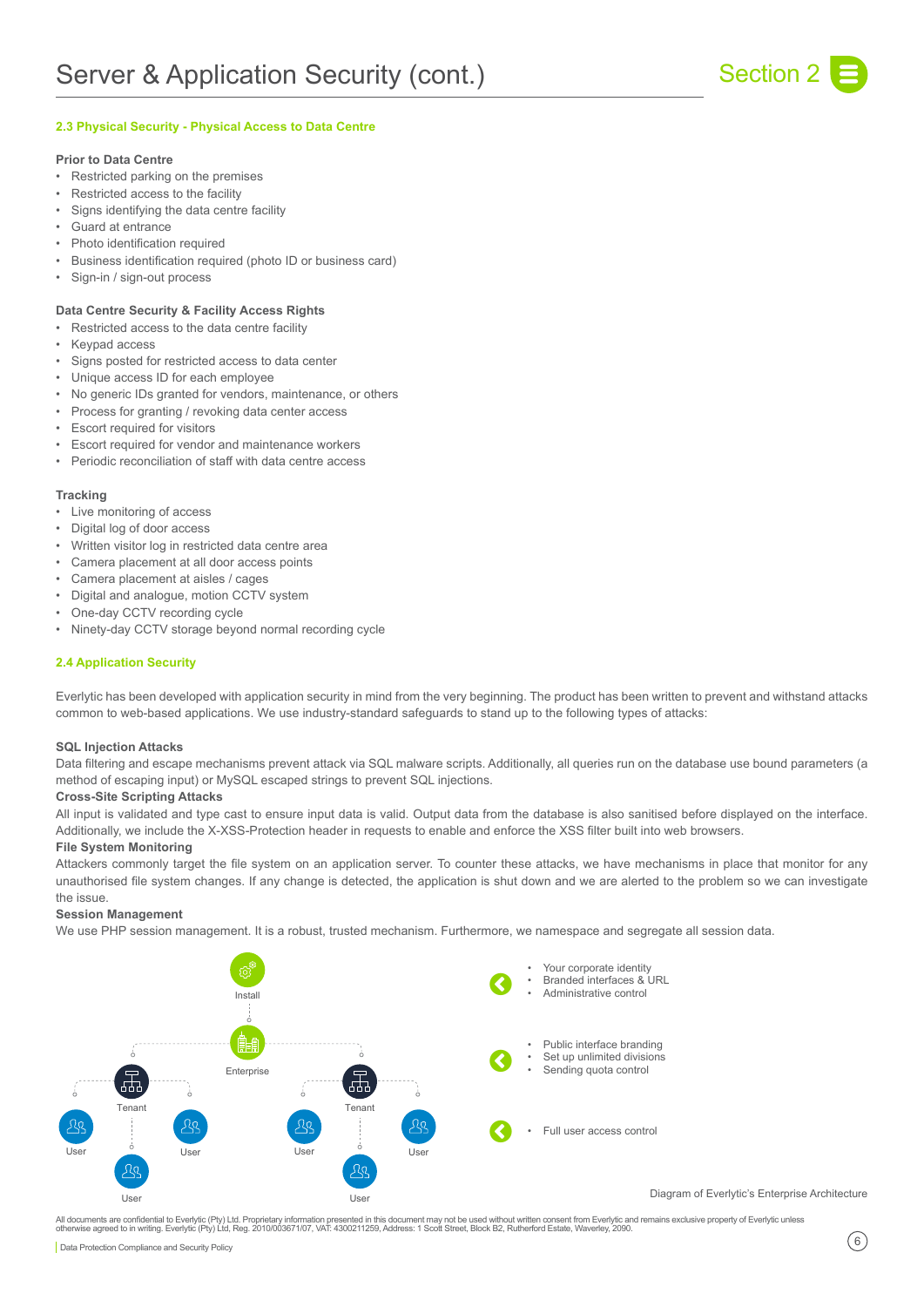

# **2.5 Data Backups**

As we handle extremely sensitive data, we have taken every precaution to safeguard our clients' data.

#### **Backups**

All backups are treated as private and confidential. No data will be shared with a third party unless we are legally obligated to. All backups, both onsite and offsite, are stored in a secure private location, and backed-up files are encrypted at rest.

# **Daily Backups**

We do daily snapshot backups for every account holder. All data is backed up, including contact data, messages, and reports. These daily backups are kept onsite for 30 days. We perform two types of backups: physical and logical. With physical backups, we backup the entire server and data on site and remotely. With logical backups, we backup the database exclusively, both locally and remotely.

# **Offsite Backups (Weekly)**

Complete weekly backups are performed for every account. These backups are stored offsite for 90 days.

#### **Encryption**

Data is stored in a Relational Database, which is only accessible with username, password, and firewall access.

Although the data is not encrypted at rest, it is stored in the files of the database management system, MySQL Enterprise, and cannot be accessed from the database unless the necessary login details are correct. The database servers exist behind a secure firewall and root access to the servers is not possible.

- **• Secure ISP:** Our internet service provider uses the highest security protocol.
- **• SFTP:** Everlytic transfers files using a secure data stream.
- **• HTTPS:** This secure layer encrypts and decrypts user page requests and pages returned by the server.
- **• Secure MTA:** Our MTA uses strict security measures to make sure all messages are secure during transfer.

#### **2.6 API Use & Security**

Everlytic offers a full range of API methods to integrate external data sources and expose all the raw data produced by the platform. The range includes data submission and manipulation, campaign dispatch, and analytics for both email and SMS respectively.

To integrate with Everlytic via our API platform, an API key and a URL are required. All API calls are authenticated via the unique API key.

- **• API Key:** The API key is generated on the user profile. API keys are generated per user.
- **• URL:** The URL used by each user to access their Everlytic software. Everlytic validates all API commands to ensure that the values given are correct.

Everlytic monitors the use of the API to ensure no abuse of the API. Please refer to API use policy.

#### **HTTPS**

To keep things as simple as possible, we use Basic Authentication on all our endpoints. Here are some of the reasons why:

- **• Security:** Because we enforce SSL, the basic authentication headers are encrypted in transit.
- **• Speed:** Because of the increased security, requests using Basic Authentication can send the user's credentials in the initial requests, instead of having an extra request to negotiate the connection each time.
- **• Simplicity**: Basic Authentication is simple and easy to implement. It's also widely supported by libraries, browsers, and frameworks.

#### **2.7 Application Access Control**

We use industry-standard procedures and protocols to ensure the highest levels of access control.

#### **Secure Login**

We take every possible precaution to ensure that only authorised parties can log into the system. Users have the option to enable multi-factor authentication as well.

#### **IP Locking**

As with browser-based access to Everlytic, the API access can also be locked to your IP, so it is only available to users on your network.

#### **Passwords**

- For security reasons, we do not share the specifics of application password encryption. At a high level, our passwords are double encrypted, and only
- forward validation is possible.
- All passwords are encrypted, including those used for API integrations. The passwords are encrypted in such a way that they can't be decrypted.
- Users can change their password within the application using the 'forgot password' function. A user can only change his or her password this way.
- Furthermore, the "Remember Me" function has a rotating authentication key.
- Passwords are bound by length and complexity requirements.

All documents are confidential to Everlytic (Pty) Ltd. Proprietary information presented in this document may not be used without written consent from Everlytic and remains exclusive property of Everlytic unless<br>otherwise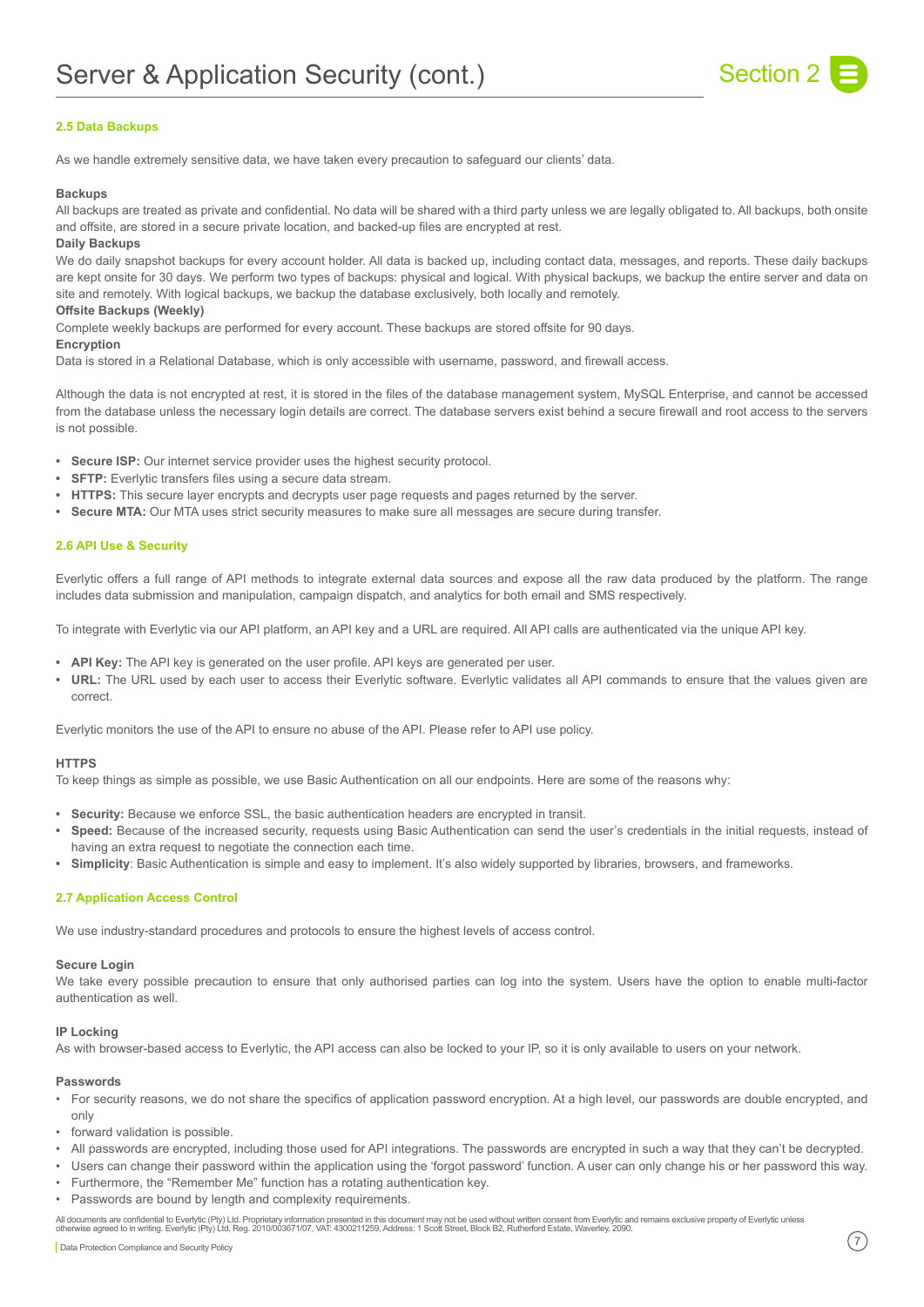

# **Brute Force Attack Prevention**

Our authentication system detects and limits the effectiveness of a brute force attack.

#### **Failed Login Notifications**

Administrators can set up notifications on failed login attempts on their account.

#### **User Access Control**

User access is managed at the application level. The client nominates an internal Enterprise Administrator who can define normal user access, user rights, and passwords. Access to subsets of features can be accommodated by creating users with access to silos of information, housed per department in the product hierarchy. IP restriction per enterprise is available on request.

#### **Administrator**

Admin users can change their passwords, access message reports, and create new messages. These users have additional rights:

- Enterprise users have access to all tenants through remote login.
- They can change another user's password, but not view it.
- Admin users can create additional tenants and users.
- They can also define user access rights.

Normal users can edit their user information and password.

#### **User Access Rights can be set by the Administrator.**

| <b>Properties</b>  | <b>Settings</b> | <b>Access Rights</b> |   |                             |   |                  |   |   |   |   |                                                                                     |   |   |
|--------------------|-----------------|----------------------|---|-----------------------------|---|------------------|---|---|---|---|-------------------------------------------------------------------------------------|---|---|
| <b>Contacts</b>    |                 |                      |   |                             |   |                  |   |   |   |   |                                                                                     |   |   |
|                    |                 |                      |   |                             |   |                  |   |   |   |   | Allow all Access View Add Edit Delete Search Report Notification Duplicates Bounces |   |   |
| Contacts           |                 |                      | □ | ☑                           | ☑ | ☑                | ☑ | ☑ | ☑ | ☑ | ☑                                                                                   |   | ☑ |
| Lists              |                 |                      | L | ☑                           | ☑ | $\triangleright$ | ☑ | ☑ |   |   |                                                                                     |   |   |
| List groups        |                 |                      | Ξ | $\color{red}\triangleright$ | ☑ | ☑                | ☑ | ☑ |   |   |                                                                                     |   |   |
| <b>Bulk update</b> |                 |                      | □ | $\triangleright$            |   |                  |   |   |   | ☑ |                                                                                     |   |   |
| Import             |                 |                      |   | ☑                           |   |                  |   |   |   |   | $\triangledown$                                                                     | ☑ |   |
| Export             |                 |                      |   | $\triangledown$             |   |                  |   |   |   |   |                                                                                     |   |   |

#### **Super Administrator**

The Super Administrator is a special user that has full access to Everlytic. Use of this account is restricted to specific staff at Everlytic. Each authorised staff member has their own super administrator login details for monitoring purposes. Everlytic staff are notified immediately if a super admin password is changed. Any unauthorised changes will result in the user immediately being disabled.

#### **2.8 Application Monitoring**

#### **Access logs**

We log each and every user access to the system and analyse these logs for exceptional behaviour.

#### **Audit Logs**

There are two levels of audit trails:

- **1. User audit trails:** Related to login, message creation, contact imports, exports and deletion.
- **2. Subscriber audit trails:** Subscriber activity with Everlytic is logged and available for inspection via the interface.

#### **Information Systems Acquisition, Incident, and Development Maintenance**

- Data input validation is employed on applications to ensure that all data is validated and appropriate.
- We use key management to support our cryptographic techniques.
- We regularly obtain timely updates about possible technical vulnerabilities in our system.
- Whenever a vulnerability is discovered, we take immediate action to mitigate any associated risk.
- We have technology in place to protect against web application security threats, distributed denial of service attacks, and infrastructure-related threats.
- Formal information-security-event reporting procedures, incident response, and escalation procedures have been developed and implemented.

# **Business Continuity Management**

- We identify events that cause interruption to business process, along with the probability and impact of such interruptions, and their consequence for information security.
- We develop plans to maintain and restore business operations, and ensure availability of information at the required level, within the required time frame following an interruption or failure of our business processes.

All documents are confidential to Everlytic (Pty) Ltd. Proprietary information presented in this document may not be used without written consent from Everlytic and remains exclusive property of Everlytic unless<br>otherwise  $\boxed{ \text{Data Protection Compliance and Security Policy } }$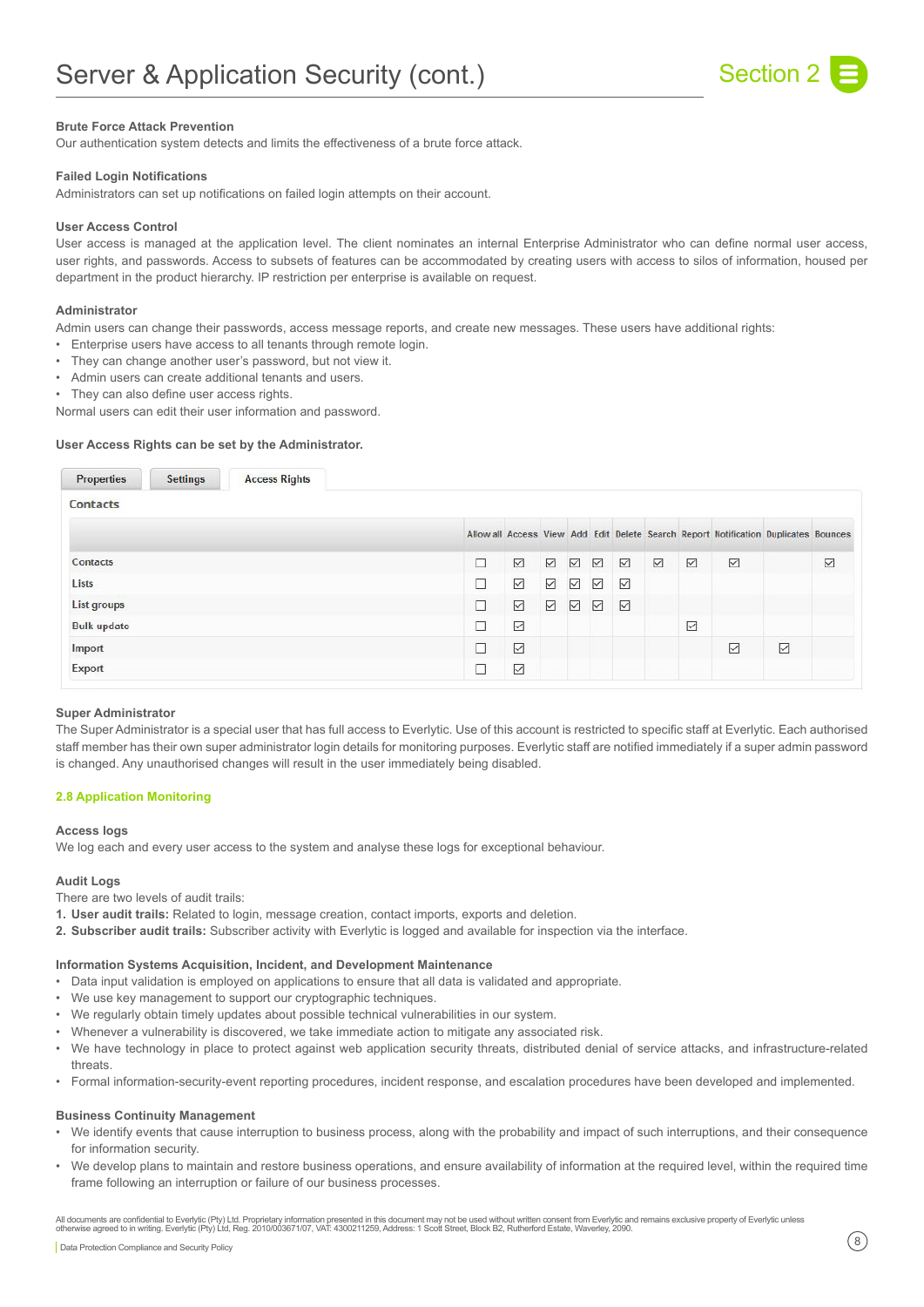

# **2.9 Disaster Recovery**

Backups are scheduled to run after working hours and start at around midnight daily, weekly, and monthly. These backups are also automated, verified, and encrypted, and are stored in the data centre and remotely / off site. Incidents that cause major power / system outages and internet disconnections are of the highest priority, and Everlytic ensures that the Client's use of the Software, as well as the Client's data, is factored into Everlytic's overall Disaster Recovery Plan.

Everlytic has three levels of disaster recovery planning:

#### **1. Single Server Failure**

If a single web server goes down, our load balancer automatically stops sending traffic to the failing server and diverts traffic to the healthy one. Such switchovers are automatic and take no longer than 32 seconds. For our database servers, no failover is available as yet as we are currently in the process of migrating to Microsoft Azure. However, we will rely on our two backups, specifically the full-server backup, should an incident occur.

#### **2. Complete Component Failure**

- In the very unlikely event of a complete component failing (like our web cluster), we have a 12-hour SLA with our ISP on repairing boxes. If it is impossible to restore the node of a cluster, a new node will be installed, and the data will be restored from a backup.
- We perform backups every 24 hours. Restore time for a complete component failure is 24 hours but, based on our distributed infrastructure, it's extremely unlikely that this will happen.

#### **3. Site Failure**

In the unlikely event of a nuclear bomb, or the complete destruction of our ISP, the entire product can be restored from offsite backups. Restore time for complete site failure is a maximum of 48 hours.

#### **2.10 Tests and Audits**

We conduct monthly vulnerability testing on our internal networks and servers, with additional testing after each upgrade. Additionally, we continually monitor our systems and alert security staff of any malicious activity.

Annual penetration tests are conducted by Vox. We also had an external service provider perform a penetration test, our recent test was done by Sensepost in 2018 and our next one is scheduled to be concluded before the end of this year.

#### **2.11 Error Logs**

We have exception handling at all layers of the product. Verbose errors are only logged to a secure and private location;they are never displayed to the public.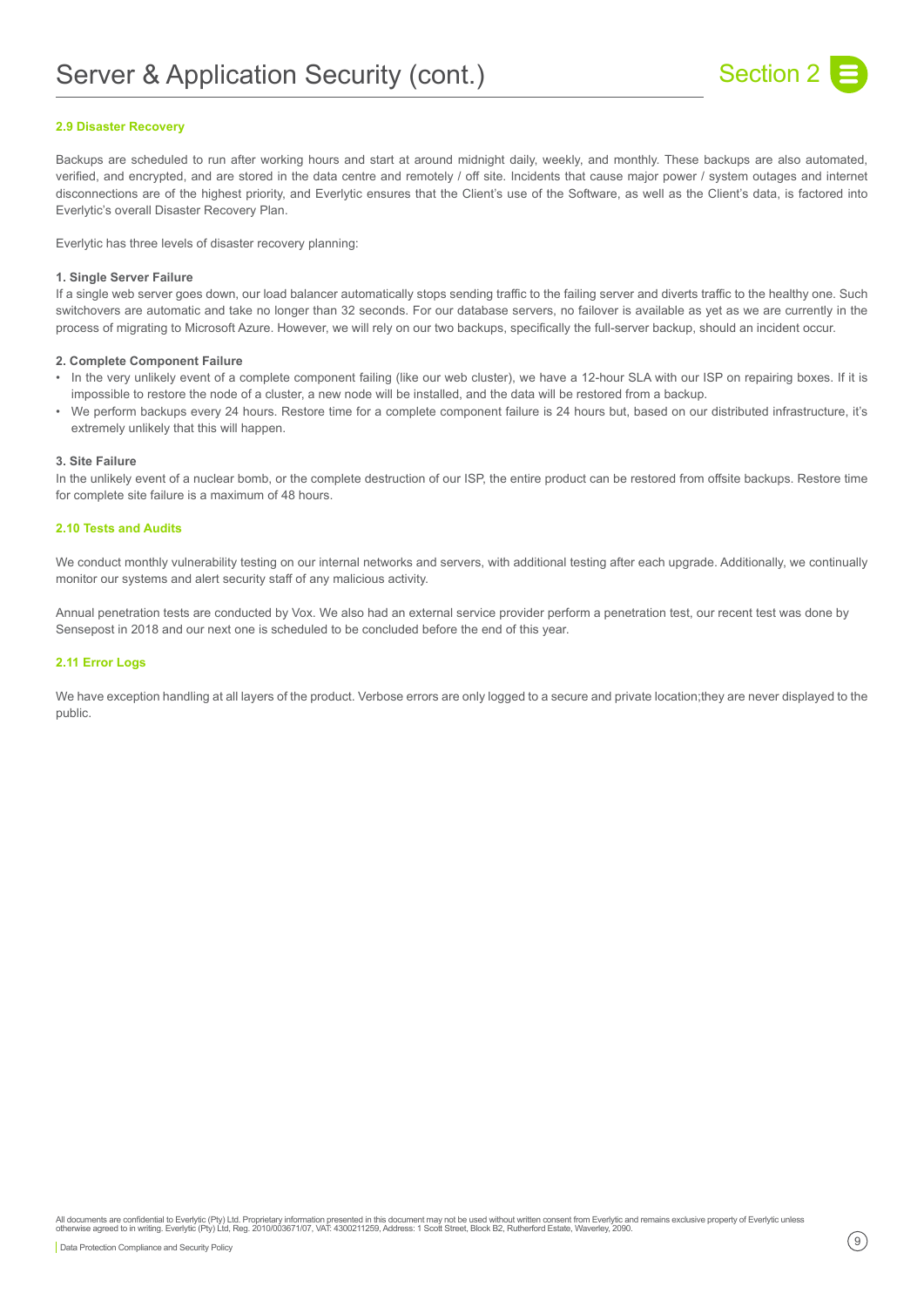

Access to client data from within our company is limited to essential staff who are required to access our systems for client service or maintenance purposes. This section outlines the measures that Everlytic has taken to ensure client data is kept safe, even within Everlytic's offices.

# **3.1 Physical Access to Everlytic Office**

We employ the following physical safety measures within our office:

- Gated security
- **Keycard entry**
- Receptionist to identify / welcome anyone who does not have access
- Receptionist to ensure all visitors sign our visitor register
- CCTV

These access records and procedures are reviewed by management regularly.

# **3.2 Everlytic Staff**

In general, all support staff and assigned client relationship managers have access to client data to support clients. These employees are moderated by their employment contracts, and the gravity of their access rights is re-enforced during induction. Access is physically restricted to the Everlytic office through IP restriction; only staff on our IP network can access client data. Furthermore, staff members can only access client data if they have permission to do so.

All Everlytic staff and contractors attest to terms and conditions that specifically outline privacy, information security, and confidentiality. Everlytic staff are also trained yearly on the following:

- Compliancy
- General procedures
- Paper records
- Email and personal productivity software
- Electronic remote access
- Laptops / notebooks
- Mobile storage devices
- Data transfer
- **Monitoring**
- Breach management

### **3.3 Employee, Contractor & Service Provider Procedures**

- Background checks (including criminal record checks) are conducted on all staff and contractors before they are hired.
- Personnel who retire, transfer from any internal department, resign etc. are removed immediately from mailing lists and access control lists. Relevant changes also occur when staff transfer to other internal assignments.
- New staff are carefully coached and trained before being allowed to access confidential or personal files.
- Contractors, consultants, and external service providers employed by Everlytic are subject to a strict formal contract in line with the provisions of the relevant data protection legislation. The terms of the contract, and undertakings given, are reviewed and audited to ensure compliance. External partners are never given permission to client data unless approved by the client in writing.
- Everlytic has an up-to-date Acceptable Usage Policy relating to the use of any office technology and software (e.g. telephone, mobile phone, fax, email
- internet, intranet, and remote access, etc.) by its staff. This policy is understood and signed by each user of such technology at Everlytic.
- Staff ensure that callers to the office or other unauthorised persons are unable to view personal or sensitive information, whether held on paper • documents or information displayed on PC monitors, etc.
- All staff ensure that PCs are logged off or 'locked' when left unattended. Where possible, staff are restricted from saving files to the local disk. Users are instructed to only save files to their allocated network drive.

#### **3.4 Everlytic Policies & Controls for Unauthorised Access to Client Information**

#### **Paper Records**

- Paper records and files containing personal data are handled in such a way as to restrict access to only those persons with business reasons to access them.
- Everlytic shreds all paper records that contain confidential information. Other secure disposal methods are in place and properly used for confidential material not on paper.
- Facsimile technology (fax machines) are not used for transmitting documents containing personal data.
- Papers with confidential data are locked away when not in use.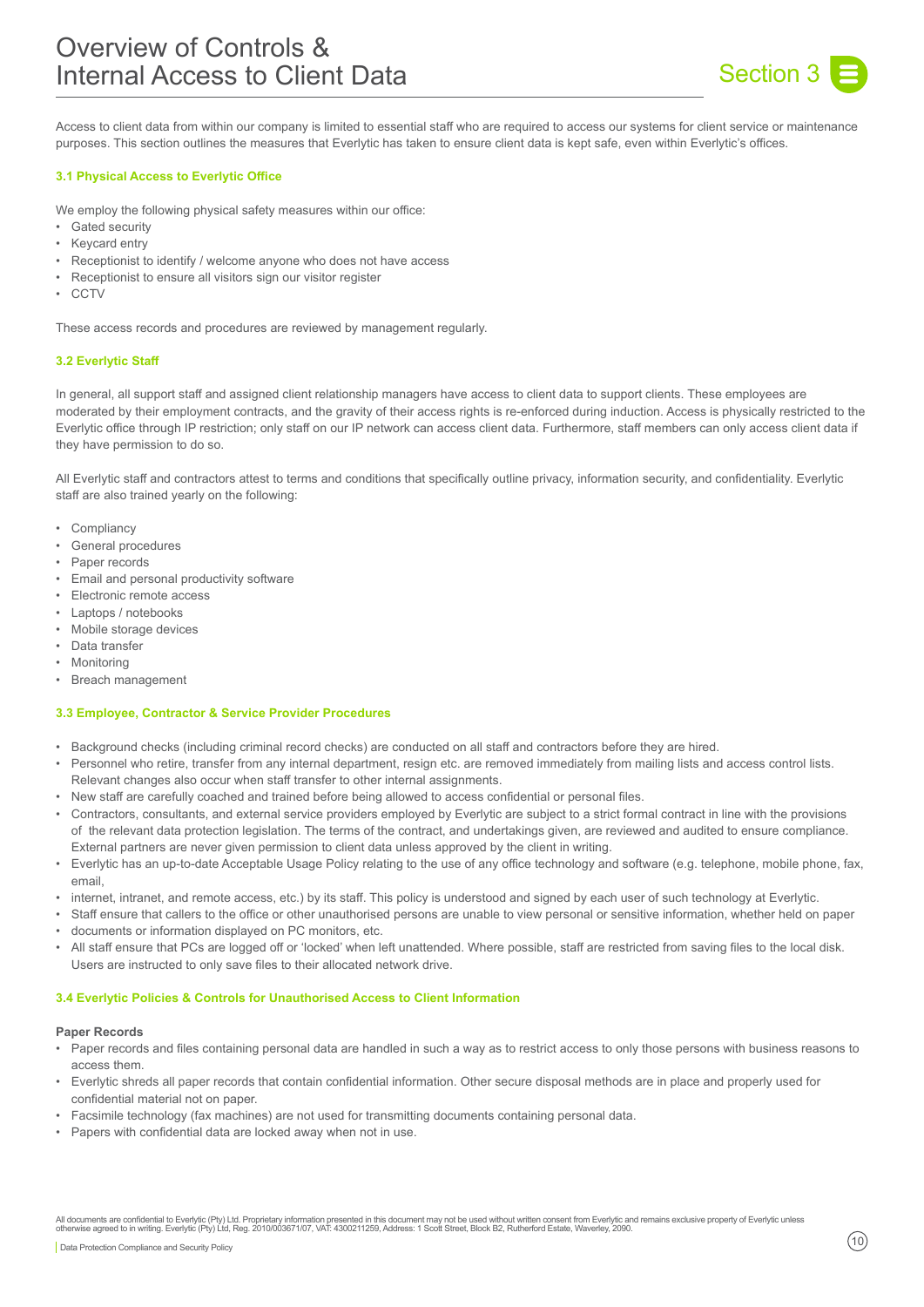

# **Email & Personal Productivity Software**

- Standard unencrypted email is never used to transmit data of a personal or sensitive nature. Clients who wish to use email to transfer such data must ensure that personal or sensitive information is encrypted or password protected, either through file encryption or through the use of a secure email facility that encrypts the data (including attachments) being sent.
- Everlytic scans and flags outgoing emails and attachments for keywords that indicate the presence of sensitive data such as banking and credit card details.

#### **Remote Access**

When accessing this data remotely, it is done via a secure encrypted link via an SSL VPN tunnel with relevant access controls in place. Stringent security and access controls, such as strong passwords, are used for an additional layer of protection.

Everlytic uses technologies that provide for the automatic deletion of temporary files that may be stored on remote machines by its operating system.

Everlytic ensures that only known machines (whether desktop PC, laptop, mobile phone, PDA, etc.) configured appropriately with up-to-date antivirus and anti-spyware software can remotely access centrally held personal or sensitive data.

#### **Laptops & Other Mobile Storage Devices**

All portable devices are password-protected to prevent unauthorised use of the device and unauthorised access to information held on the device. Passwords used to access PCs, applications, databases, etc. are of sufficient strength to deter password cracking or guessing attacks. We instruct employees to create a password that includes numbers, symbols, and both upper and lowercase letters.

Personal, private, sensitive, or confidential data is not stored on portable devices. Laptops are physically secured if left in the office overnight. When out of the office, the device is kept secure at all times. When replacing or selling laptops, hard drives are formatted and sanitised with a hard drive degausser program.

#### **Data Transmissions**

Data transfers only take place via secure online channels where the data is encrypted rather than copying to media for transportation. In general, we do not employ manual data transfers using removable physical media (e.g. memory sticks, CDs, tapes, etc.). However, in the event it is absolutely necessary, any such encrypted media will be accompanied by a member of Everlytic staff delivered directly to, and be signed for, by the intended recipient.

#### **Monitoring**

Everlytic ensures that all systems are protected by appropriate firewall technologies, that this technology is kept up to date, and is sufficient to meet emerging threats.

Access to files containing personal data is monitored by supervisors on an ongoing basis. Staff is made aware that this is done. IT systems are in place to support this supervision.

Everlytic also takes the below precautions:

- Privileges are allocated on a need-to-use basis, and only after a formal authorisation process.
- User access rights are reviewed at regular intervals.
- Users are advised on how to select and maintain secure passwords.
- Users and sub-contractors are made aware of the security requirements and procedures for protecting unattended equipment.
- Inactive sessions are shut down after a defined period of inactivity.

#### **Reports & Incidents**

We have a breach management plan to follow should an incident occur. There are five elements:

- Identification and Classification
- Containment and Recovery
- Risk Assessment
- Notification of Breach
- Evaluation and Response

#### **Identification and Classification**

Though Everlytic does everything technologically to ensure data security, we have also put procedures in place that allow any staff member to report an information security incident. For instance, staff are aware they should report such an incident to the Information Officer within 72 hours of being made aware of the breach. This allows for early recognition of the incident so it can be dealt with appropriately. The report is then reviewed by the Information Officer to confirm if a breach has occurred.